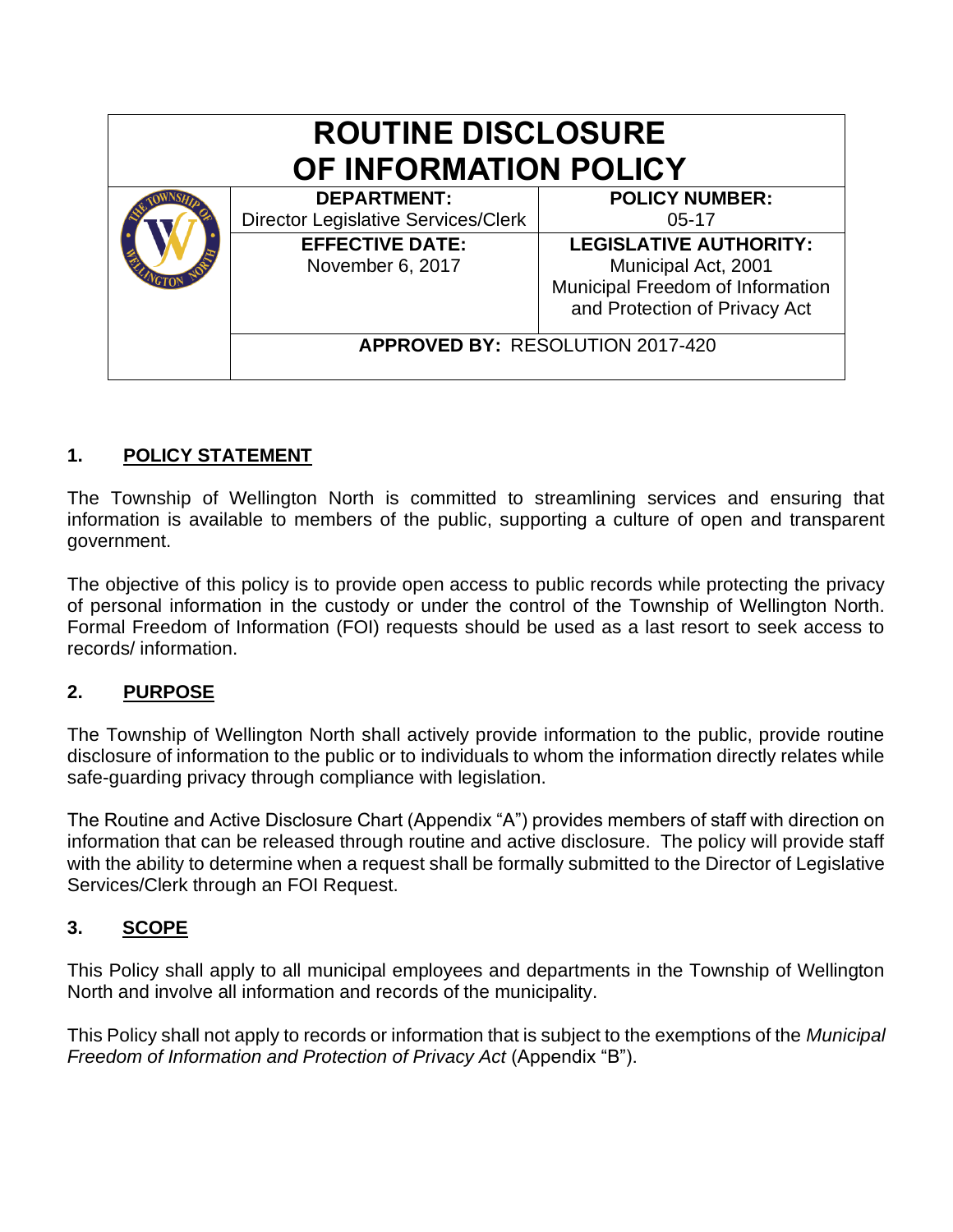# **4. DEFINITIONS**

- **4.1 Access:** The ability to obtain information held by the municipality. Under this policy, access may mean either providing a copy of the record requested, or providing a means and opportunity to view the records, whichever is administratively most efficient, as determined by the Department.
- **4.2 Active Disclosure:** The periodic and proactive release or publication of municipal records and information in the absence of a specific request. Whenever the public interest is likely to be engaged and no exemptions apply, information may be actively circulated (ie: Agendas, Public Notices – posted on the website).
- **4.3 Archived Records:** Information that has been moved off site to storage or been transferred to the County of Wellington Archives.
- **4.4 Confidential Information:** Information that is not available to the public. The Township of Wellington North will protect confidential corporate and personal information by withholding or redacting information as permitted by MFIPPA. The right to access personal, confidential and/or third party information may be subject to exemptions under MFIPPA resulting in portions of the record being severed when required
- **4.5 Freedom of Information (FOI) Request:** A formal request made under the *Municipal Freedom of Information and Protection of Privacy Act* (MFIPPA).
- **4.6 Personal Information:** Recorded information about an identifiable individual
- **4.7 Routine Disclosure:** The routine or automatic release of certain records and information, where no MFIPPA exemptions apply, by the request of an individual.
- **4.8 Temporary Record:** Records that are transient/temporary, kept solely for convenience of reference and of limited value in documenting the planning or implementation of Township policy or programs.
- **4.9 Third Party information:** Personal information of a person other than the requester or scientific, technical, commercial, financial, or labour relations information supplied in confidence by someone other than the requester or the Township of Wellington North.

# **5. PROCEDURES**

- **5.1** Requests made by a law enforcement agency for records containing personal information must be forwarded directly to the Director of Legislative Services/Clerk.
- **5.2** Records or information identified in Appendix "A" will be provided or made available to the public or to any requester according to the noted conditions for releasing records by the Department responsible for the records/information. Records can be provided on request by completing the *Informal Records Request Form* (Appendix "C") or actively disclosed as appropriate.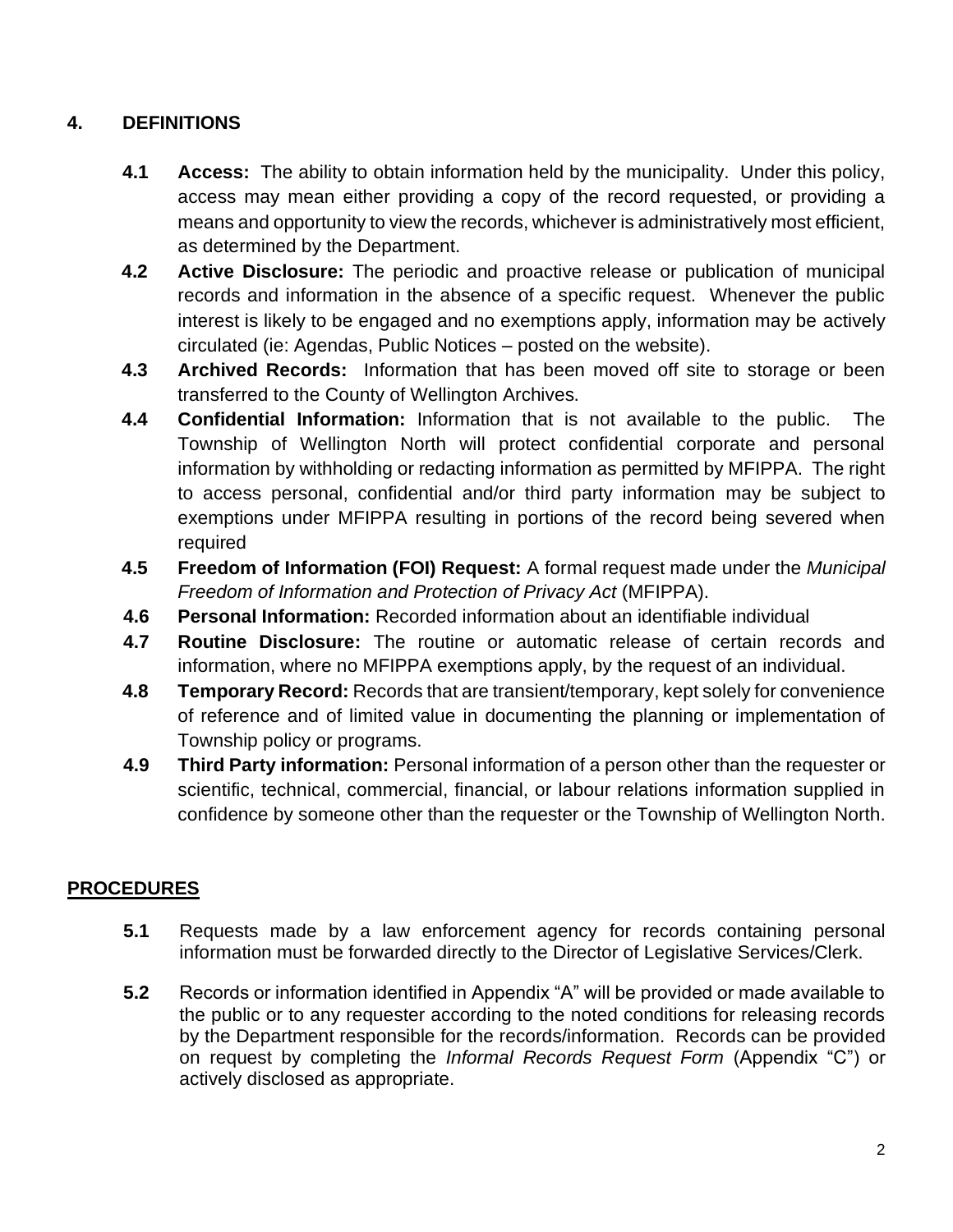- **5.3** Access to Township information and records will, wherever possible, be made available to the public via the Township website, orally, news releases, social media, newspapers, or in person at the municipal office.
- **5.4** If an individual requests records or information pertaining to themselves, staff shall confirm their identity through photo I.D. prior to releasing the records and information they have requested.
- **5.5** If an individual requests for records of information on behalf of the individual named in the record, then MFIPPA Section 54 applies, and they shall submit a formal FOI Request with the Director of Legislative Services/Clerk.
- **5.6** Requests for tender results shall only include bid amounts and the names of companies supplying the tenders shall be released after the tender has been awarded.
- **5.7** Requests for Quotations and Proposals shall only include bid amounts and the names of the companies supplying the bids shall be released on opening.
- **5.8** All formal FOI Requests shall be directed to the Director of Legislative Services/Clerk.
- **5.9** Fees shall be charged for the reproduction of records in accordance with the municipal Fees and Charges By-law. Where the request is deemed voluminous in nature, a deposit of fees may be required prior to the service being performed.
- **5.10** The Township reserves the right to require that a request be submitted in writing
- **5.11** Other than an FOI request, requests for records made under this policy shall be directed to the responsible department.
- **5.12** Repetitive requests by an individual or organization for significant volumes of records, the separation of a request into several small requests totaling a large volume, requests made to more than one department or branch related to a specific subject or issue will be centrally coordinated and referred to the Director of Legislative Services/Clerk or their designate.
- **5.13** If staff receives a request for records and, if after consulting the Appendices attached to this Policy, are unsure of whether the record can be released, they shall contact the Director of Legislative Services Clerk for clarification, prior to releasing any information.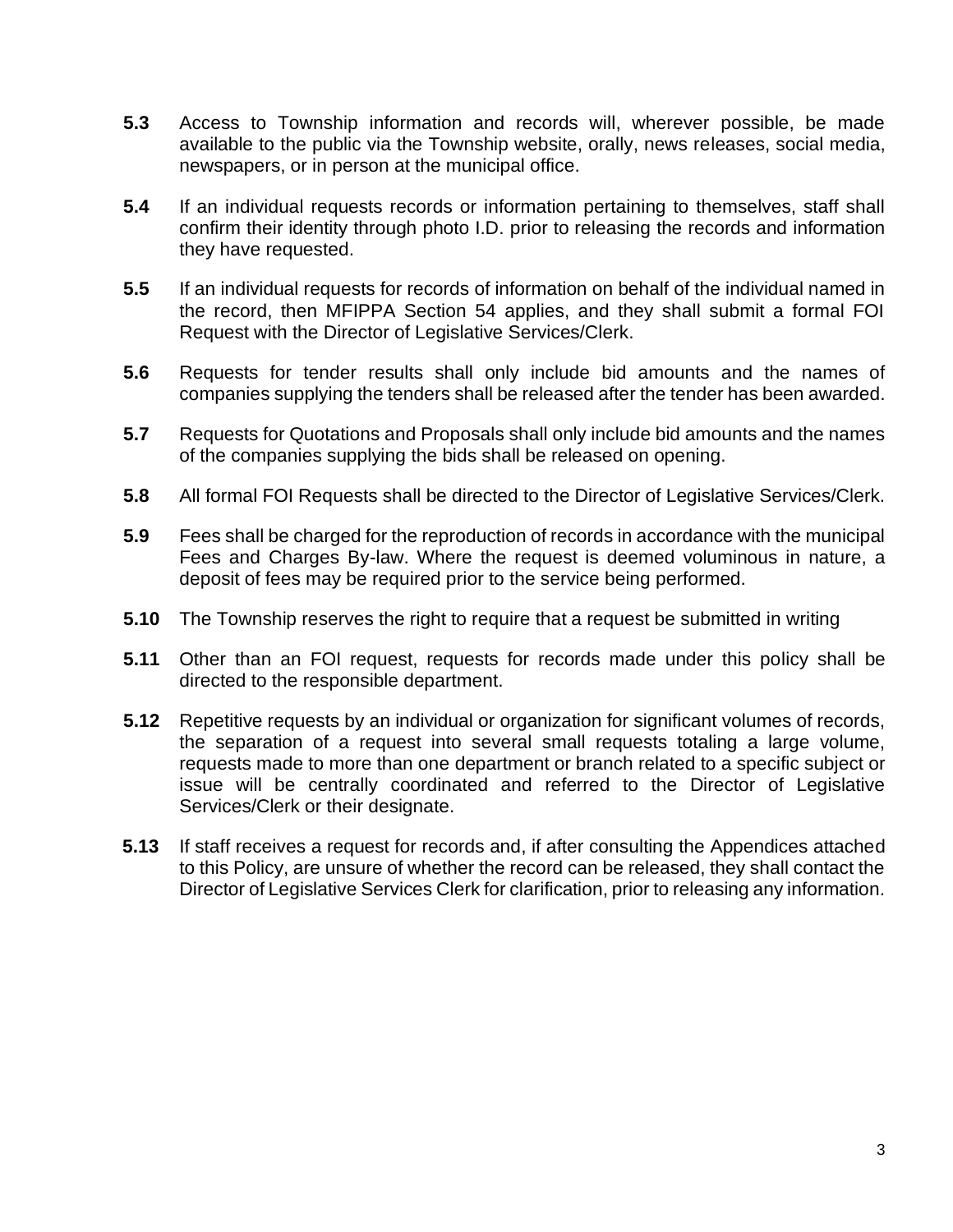### **APPENDIX "A" RECORDS AVAILABLE THROUGH ROUTINE & ACTIVE DISCLOSURE**

AD = Active Dissemination – Proactive Approach of posting on website

RD = Routine Disclosure – Information can be disclosed, following the conditions listed in the following chart have been met. An Informal Request Form must be completed. May be referred to Director Legislative Services/Clerk.

| <b>RECORD TYPE</b>                                                                                                                                                                 | <b>ACCESS</b><br><b>METHOD</b>                                      | <b>RESPONSIBLE</b><br><b>DEPARTMENT</b>        | <b>AD</b><br><b>RD</b><br><b>FOI</b> | <b>CONDITION OF RELEASE</b>                                                                                                                                                                         |
|------------------------------------------------------------------------------------------------------------------------------------------------------------------------------------|---------------------------------------------------------------------|------------------------------------------------|--------------------------------------|-----------------------------------------------------------------------------------------------------------------------------------------------------------------------------------------------------|
| Agendas and Minutes of Council,<br><b>Standing and Advisory Committees</b><br>and written declarations of<br>pecuniary interest                                                    | Website                                                             | Director Legislative<br>Services/Clerk         | AD                                   | <b>EXCLUDES</b><br>Closed<br>Session<br>Materials.<br>Direct Requestor to website.                                                                                                                  |
| Agreements and Contracts (NOT<br>UNDER SEAL OR PASSED BY<br>BY-LAW)<br>· Subdivision<br>• Site Plan<br>• Encroachment<br>$\bullet$ Lease(s)<br>• Indemnity<br>• Facility Rental(s) | Municipal<br>Office                                                 | All Departments                                | <b>RD</b>                            | If owner is requesting a copy then a<br>copy can be provided.<br><b>EXCLUDES</b><br>draft<br>unsigned<br>or<br>Agreements.<br>Facility Rental to the renter only                                    |
| Agreements Under Seal and<br>Passed by By-law                                                                                                                                      | Municipal<br>Office                                                 | Director Legislative<br>Services/Clerk         | <b>AD</b>                            | Director<br><b>Direct</b><br>requestor<br>to<br>Legislative Services/Clerk<br><b>EXCLUDES drafts or working papers</b>                                                                              |
| Appointments to Committees and<br><b>Boards</b>                                                                                                                                    | Website<br>Municipal<br>Office                                      | Director Legislative<br>Services/Clerk         | AD<br><b>RD</b>                      | released<br>Names can<br>be<br>once<br><b>NOT</b><br>appointed<br>but<br>addresses/resumes.<br>If consent is<br>provided, then this information may<br>be released.                                 |
| <b>Archived Records</b>                                                                                                                                                            | Municipal<br>Office<br>County<br>Wellington<br>Archives             | <b>Direction Legislative</b><br>Services/Clerk | <b>RD</b>                            | Director<br>Direct<br>requestor<br>to<br>Legislative Services/Clerk or the<br><b>County of Wellington Archives</b>                                                                                  |
| <b>Assessment Rolls</b>                                                                                                                                                            | Municipal<br>Office                                                 | Treasury                                       | <b>RD</b>                            | information<br>Ownership<br>be<br>can<br>viewed at the Municipal Office by<br>requestor.<br>Information is provided freely to<br>government or law<br>enforcement<br>officials with satisfactory ID |
| <b>Audit Reports</b>                                                                                                                                                               | Website                                                             | Treasurv                                       | AD                                   | Direct Requestor to website.                                                                                                                                                                        |
| <b>Bids &amp; Tenders</b><br>• Requests for Tenders<br>• Requests for Proposals<br>• Requests for Quotations                                                                       | Website<br>Department<br>Responsible<br>for Bid/Tender<br>Documents | All Departments                                | <b>RD</b>                            | Summary of Results can be<br>released<br>EXCLUDES specific pricing details.<br>Refer to Treasurer                                                                                                   |
| <b>Budget</b>                                                                                                                                                                      | Website &                                                           | Treasury                                       | AD                                   | Drafts and Final Budgets presented<br>at Council/Committee meetings                                                                                                                                 |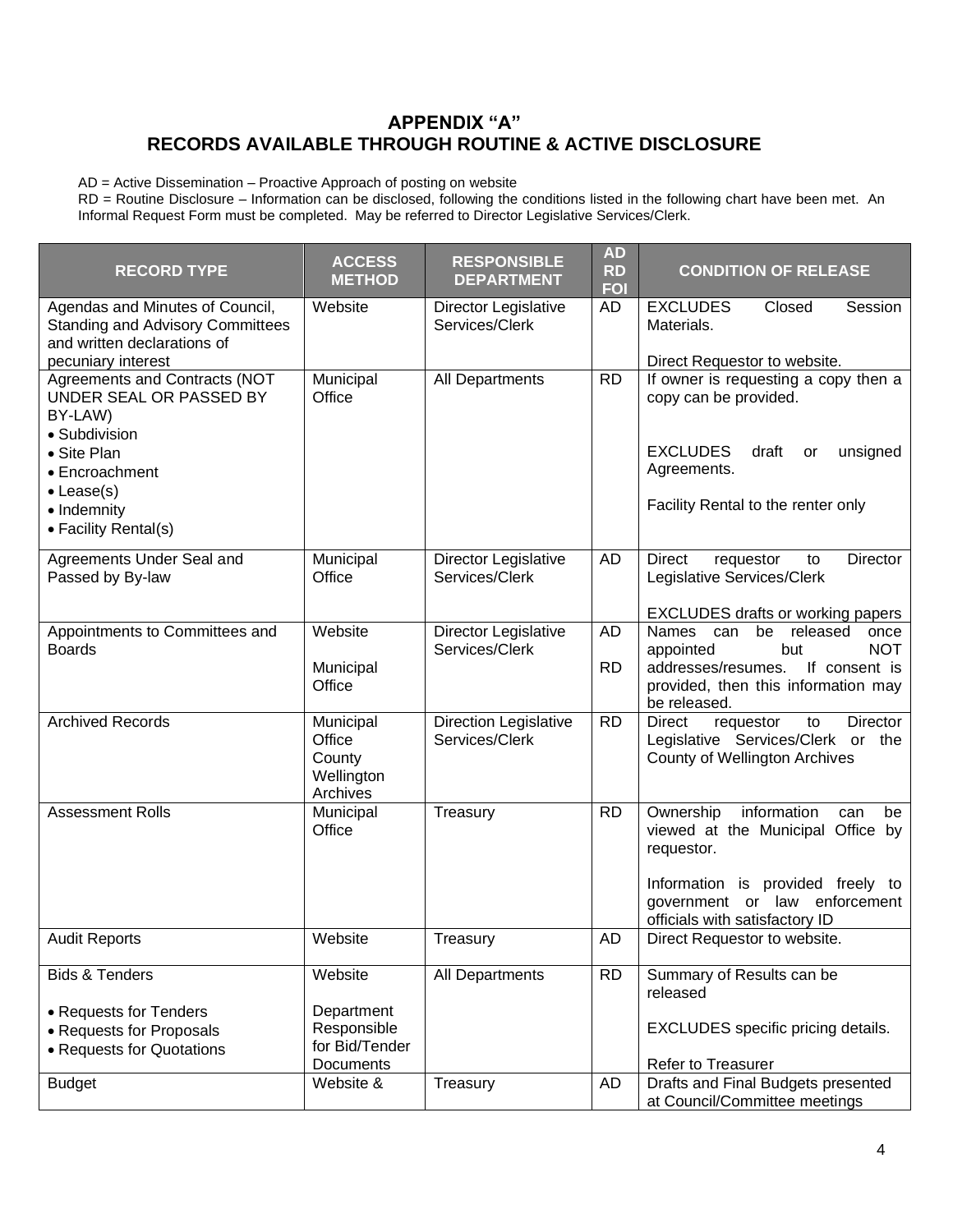|                                                                                                                                                          | Municipal<br>Office |                                        |                 | <b>Budget Working Papers-Refer to</b>                                                    |
|----------------------------------------------------------------------------------------------------------------------------------------------------------|---------------------|----------------------------------------|-----------------|------------------------------------------------------------------------------------------|
| By-laws                                                                                                                                                  | Website &           | Director Legislative                   | AD              | Treasurer<br><b>EXCLUDES Drafts or Working</b>                                           |
|                                                                                                                                                          |                     | Services/Clerk                         |                 | Documents                                                                                |
|                                                                                                                                                          | Municipal<br>Office |                                        |                 |                                                                                          |
| Cemeteries                                                                                                                                               | Website &           | Director Legislative<br>Services/Clerk | AD              | Direct Requestor to website                                                              |
|                                                                                                                                                          | Municipal<br>Office |                                        |                 | EXCLUDES ownership information,<br>copies of contracts                                   |
| <b>Corporate Expenses</b>                                                                                                                                | Municipal<br>Office | Treasury                               | AD              | Requestor should be directed to<br>Treasury.                                             |
| Corporate Polices & Procedures                                                                                                                           | Website &           | Director Legislative<br>Services/Clerk | AD              | <b>EXCLUDES drafts or Working</b><br>Documents.                                          |
|                                                                                                                                                          | Municipal           |                                        |                 |                                                                                          |
|                                                                                                                                                          | Office              |                                        | <b>RD</b>       | <b>Excludes Internal or Departmental</b><br><b>Written Procedures</b>                    |
| Corporate Organizational Charts                                                                                                                          | Municipal<br>Office | <b>Human Resources</b>                 | AD<br><b>RD</b> | Excludes personal contact<br>information                                                 |
| <b>Emergency Plan</b>                                                                                                                                    | Website             | Fire Department                        | AD              | Direct Requestor to website<br><b>EXCLUDES</b> version that includes                     |
| <b>Employment Salary Information</b>                                                                                                                     | Municipal           | Human Resources                        | <b>RD</b>       | personal phone numbers.<br><b>EXCLUDES drafts and Working</b>                            |
|                                                                                                                                                          | Office              |                                        |                 | Documents.                                                                               |
|                                                                                                                                                          |                     |                                        |                 | Personal Information to be redacted                                                      |
| <b>Fire Department Incident Reports</b>                                                                                                                  | Municipal<br>Office | Director Legislative<br>Services/Clerk | <b>FOI</b>      | Requestors are to submit an FOI<br>Request to Director of Legislative<br>Services/Clerk. |
| Insurance                                                                                                                                                | Municipal<br>Office | Treasury                               | RD.             | Annual premium information is<br>available through staff report/Council<br>Agendas       |
|                                                                                                                                                          |                     |                                        | <b>FOI</b>      |                                                                                          |
|                                                                                                                                                          |                     |                                        |                 | FOI Request required when seeking<br>more detail than is posted in Council<br>Agendas.   |
| <b>Job Descriptions</b>                                                                                                                                  | Municipal<br>Office | Human Resources                        | <b>RD</b>       | Refer to Human Resources                                                                 |
| Legal or other information subject<br>to Solicitor-Client Privilege or<br>otherwise protected by MFIPPA                                                  | Municipal<br>Office | Director Legislative<br>Services/Clerk | <b>FOI</b>      | Subject to MFIPPA Exclusions<br>(redaction of information/non-<br>disclosure)            |
| <b>Legislated Reports</b><br>• Annual Reports of Water Systems<br>(Water Quality Reports)<br>• Energy Consumption Reporting<br>• Accessibility Reporting | Website             | Water & Sewer<br>Departments           | AD              | Direct Requestor to website                                                              |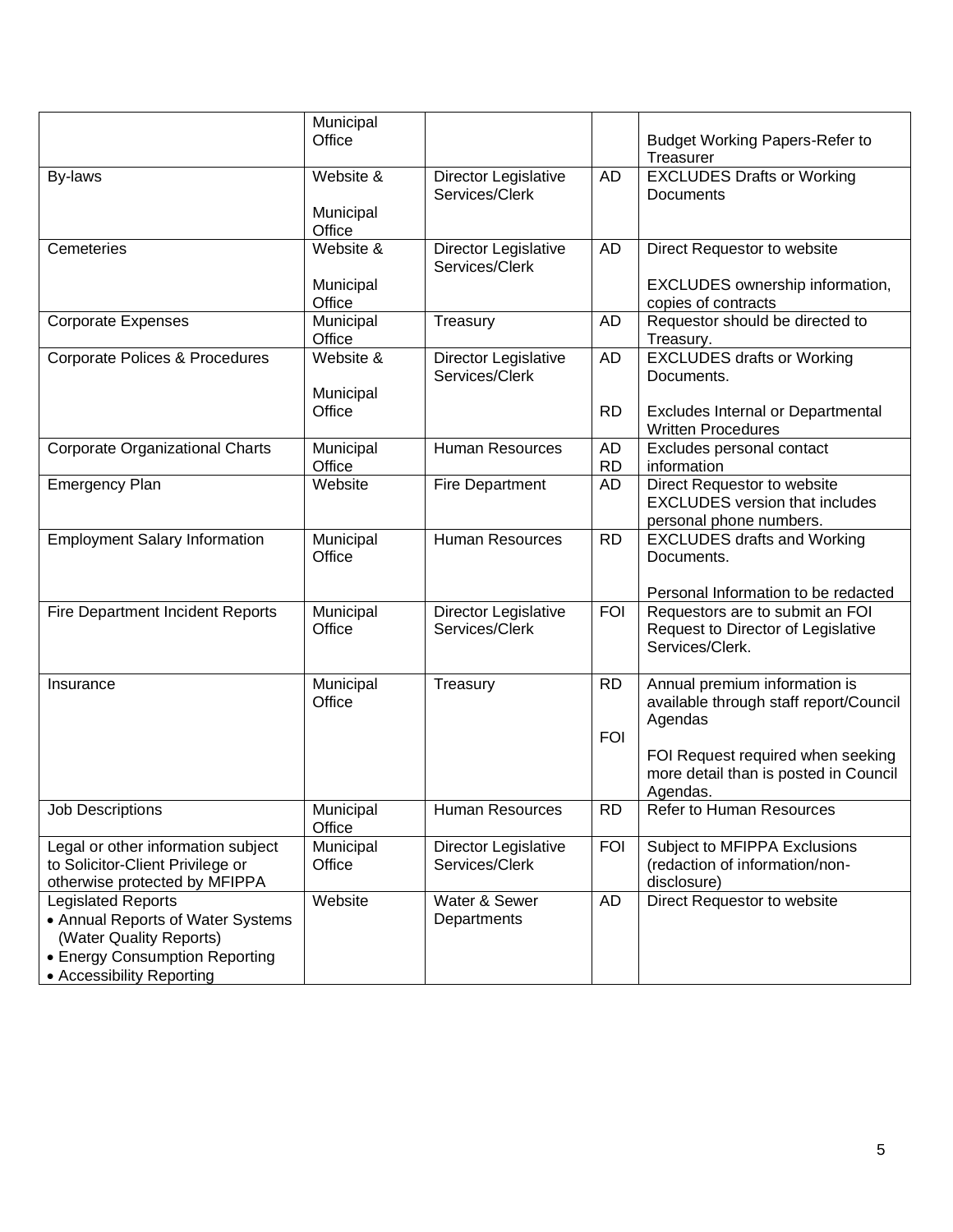| Licenses<br>• Business<br>• Lottery<br>• Kennel<br>$\bullet$ Dog                                                                                                                                                                   | Municipal<br>Office            | Director Legislative<br>Services/Clerk                                                       | <b>RD</b>              | Personal contact information to be<br>removed prior to release<br><b>EXCLUDES Marriage license</b><br>information                                                                                                                                                                                                                                                                                                                                                                        |
|------------------------------------------------------------------------------------------------------------------------------------------------------------------------------------------------------------------------------------|--------------------------------|----------------------------------------------------------------------------------------------|------------------------|------------------------------------------------------------------------------------------------------------------------------------------------------------------------------------------------------------------------------------------------------------------------------------------------------------------------------------------------------------------------------------------------------------------------------------------------------------------------------------------|
| <b>Operating and Capital Budgets</b>                                                                                                                                                                                               | Website<br>Municipal<br>Office | Treasury                                                                                     | AD                     | Direct Requester to website or<br>Treasury.<br><b>EXCLUDES drafts or Working</b><br>Documents                                                                                                                                                                                                                                                                                                                                                                                            |
| <b>Media Relations</b><br>• Notices<br>• Advertising<br>· Press Release                                                                                                                                                            | Website<br>Social Media        | All Departments                                                                              | AD                     | Direct Requestor to website                                                                                                                                                                                                                                                                                                                                                                                                                                                              |
| <b>Motions &amp; Resolutions</b>                                                                                                                                                                                                   | Website                        | Director Legislative<br>Services/Clerk                                                       | <b>AD</b>              | Direct Requestor to website                                                                                                                                                                                                                                                                                                                                                                                                                                                              |
| <b>MPMP</b> (Municipal Performance<br>Measures Program)                                                                                                                                                                            | Website                        | Treasury                                                                                     | <b>AD</b>              | Direct Requestor to website                                                                                                                                                                                                                                                                                                                                                                                                                                                              |
| Permits<br>• Miscellaneous Building<br>• Driveway Entrances<br>• Roadway Occupation                                                                                                                                                | Municipal<br>Office            | All Departments                                                                              | <b>RD</b>              | Information can be released to the<br>property owner once ID has been<br>verified.<br>If third party request, refer to                                                                                                                                                                                                                                                                                                                                                                   |
| $\bullet$ Sign<br>· Special Events                                                                                                                                                                                                 |                                |                                                                                              |                        | Director Legislative Services/Clerk.                                                                                                                                                                                                                                                                                                                                                                                                                                                     |
| Personnel / Employee Records                                                                                                                                                                                                       | Municipal<br>office            | <b>Human Resources</b>                                                                       | <b>FOI</b>             | All personal information to be<br>redacted.                                                                                                                                                                                                                                                                                                                                                                                                                                              |
| <b>Planning Applications</b>                                                                                                                                                                                                       | Website<br>Municipal<br>Office | <b>Building Department</b>                                                                   | <b>AD</b><br><b>RD</b> | All Planning Applications and<br>comments received regarding public<br>meetings are public information                                                                                                                                                                                                                                                                                                                                                                                   |
| <b>Planning Policy Documents</b><br>• Official Plan<br>• Secondary Plan<br>• Zoning By-law<br>· Site Plan Application Guidelines                                                                                                   | Website<br>Municipal<br>Office | Director Legislative<br>Services/Clerk<br><b>Building Department</b><br>County of Wellington | AD                     | Direct requestor to website                                                                                                                                                                                                                                                                                                                                                                                                                                                              |
| Plans and Drawings<br>• Building Plans<br>• Construction specifications and<br>drawings for roads/bridges/etc.<br>• Site Plans and related information<br>• Site servicing and Grading<br>• Subdivision Plans<br>• Reference Plans | Municipal<br>Office            | <b>Building Department</b>                                                                   | <b>RD</b>              | Third Party consent required for<br>release of architectural drawings.<br>Residential site plans, septic plans,<br>released<br>to<br>property<br>owner,<br>authorized agent ONLY (ID & written<br>consent required).<br>R-plans-refer to land Registry office.<br>**If Site plan application has been<br>formally submitted, it is<br>public<br>information-however<br>this<br>is for<br>viewing only; NOT FOR COPIES-<br>approval required<br>from<br>owner<br>(Planning Act, RSO 1990) |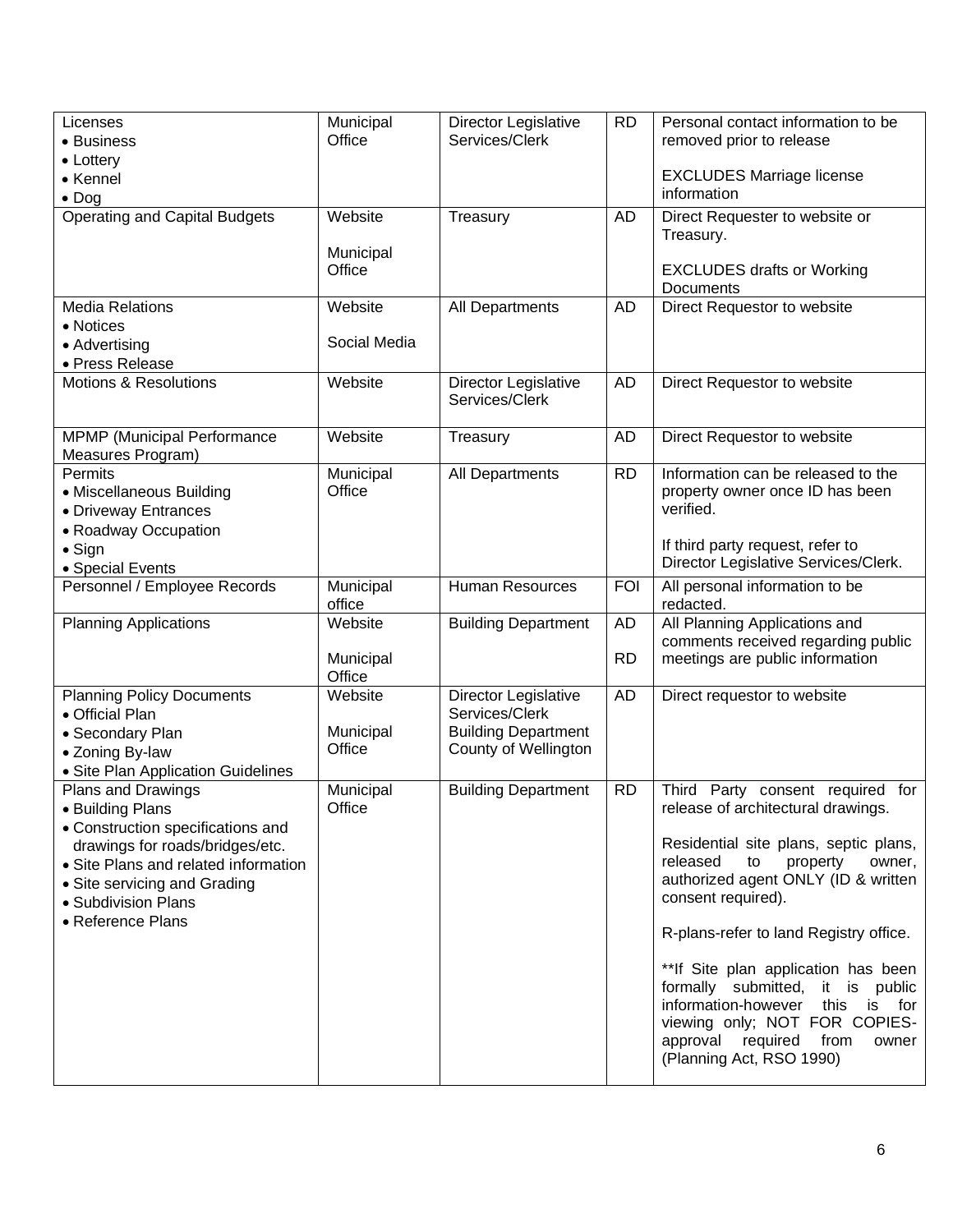|                                                                                                                                                                                                                                  |                     |                                        |           | Correspondence with members of<br>the public is not to be released.                                                                                                                                                                                                                                                                                                                                                                              |
|----------------------------------------------------------------------------------------------------------------------------------------------------------------------------------------------------------------------------------|---------------------|----------------------------------------|-----------|--------------------------------------------------------------------------------------------------------------------------------------------------------------------------------------------------------------------------------------------------------------------------------------------------------------------------------------------------------------------------------------------------------------------------------------------------|
| Plans and Studies                                                                                                                                                                                                                | Municipal<br>Office | All Departments                        | <b>RD</b> | <b>EXCLUDES drafts or Working</b><br>Documents.                                                                                                                                                                                                                                                                                                                                                                                                  |
| <b>Property Files</b>                                                                                                                                                                                                            | Municipal<br>Office | <b>Building Department</b>             | <b>AD</b> | Owner/Agent (with owner's written<br>consent and having provided ID)<br>may view file                                                                                                                                                                                                                                                                                                                                                            |
|                                                                                                                                                                                                                                  |                     | Director Legislative<br>Services/Clerk |           | Refer to Clerk if requested by third<br>party.                                                                                                                                                                                                                                                                                                                                                                                                   |
| Property Tax Information<br>• Tax Rates<br>• Roll Numbers<br>• Tax Account Information<br>• Tax Certificates<br>• Statement of Account<br>• Tax Certificate<br>• Statement of taxes paid                                         | Municipal<br>Office | Treasury                               | <b>RD</b> | Only Tax Rates are public<br>information.<br>Roll Numbers and Tax Account<br>information released to law firms<br>when requested.<br>Tax certificates provided to law firms<br>when requested,<br>Ownership of property can be<br>verified<br>Location of property is not to be<br>released<br>Statement of Account and Statement<br>of Taxes Paid are ONLY provided to<br>the property owner.                                                   |
| Provincial / Federal Requests                                                                                                                                                                                                    | Municipal<br>Office | All Departments                        | <b>RD</b> | Forward request to the appropriate<br>Department Head                                                                                                                                                                                                                                                                                                                                                                                            |
| <b>Recruitment Information</b>                                                                                                                                                                                                   | Municipal<br>Office | Human Resources                        | <b>RD</b> | Release Interview questions only                                                                                                                                                                                                                                                                                                                                                                                                                 |
| Receipts<br>· Taxes, Permits, Licenses, etc.<br>• Recreation Program Registrations                                                                                                                                               | Municipal<br>Office | Treasury<br>Recreation                 | <b>RD</b> | Receipts are provided to Payee<br><b>ONLY</b><br>Receipts for program registrations<br>are provided to account holder<br>ONLY.                                                                                                                                                                                                                                                                                                                   |
| Reports<br>Staff Reports & Memorandums<br>• Building Inspection<br>• Property Standards Inspection<br>• Animal Control Incidents<br>• Incident/Accident<br>• Playground Inspections<br>• Water Sampling<br>• Consultant Prepared | Municipal<br>Office | All Departments                        | <b>RD</b> | Excludes confidential staff reports<br>and memorandums (Confidential<br>Staff Reports-refer to Clerk)<br>Inspections are only released to the<br>property owner (Third Party Inquiry-<br>refer to Clerk)<br>Photos of inspection reports are only<br>released to property owner (Third<br>Party Inquiry- refer to Clerk)<br>Witness statement of incidents<br>provided to witness and pet owner<br>only (Third Party Inquiry- refer to<br>Clerk) |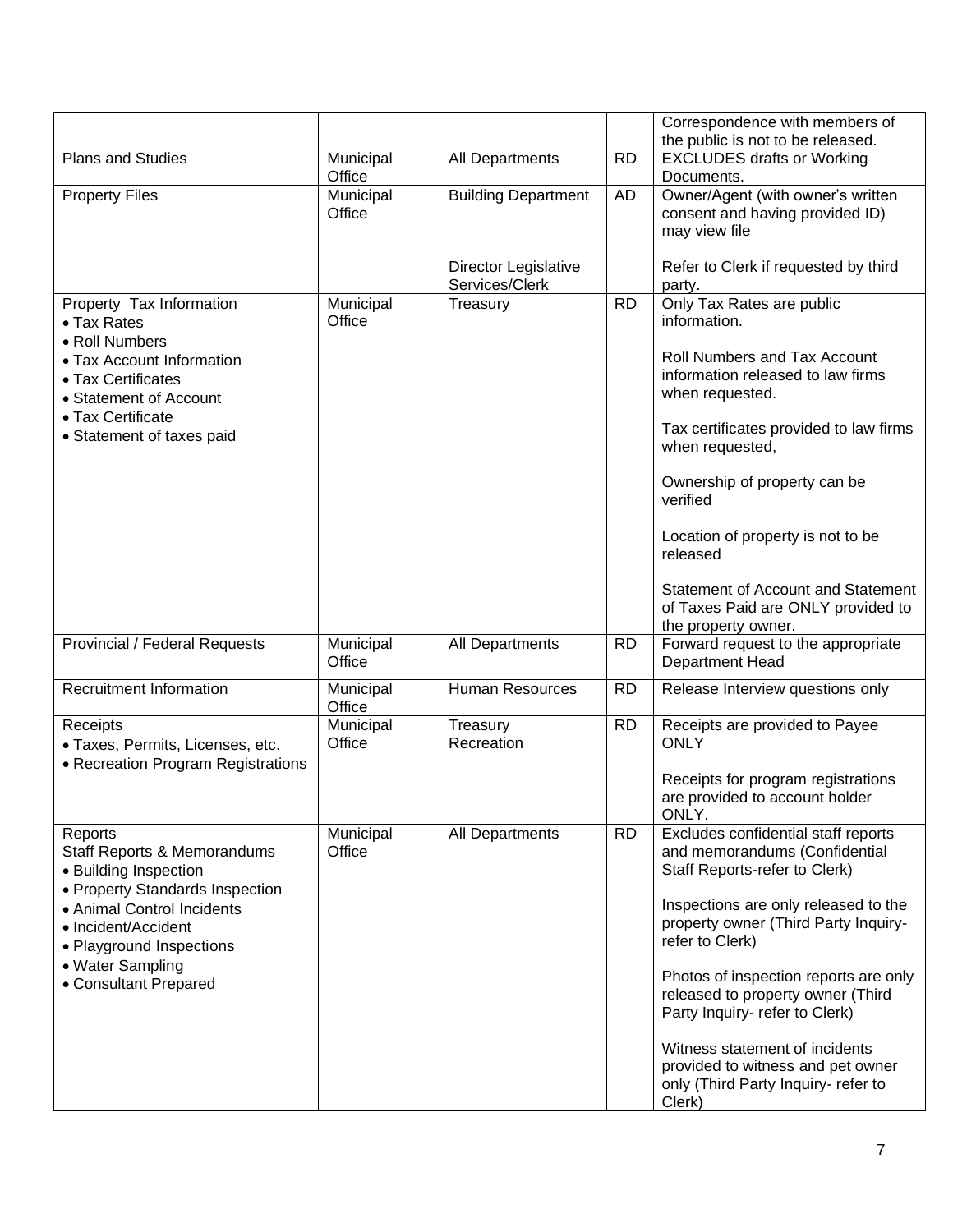|                          |                                |                                        |     | Copies of Incident/ Accident reports<br>can be provided to individual<br>involved or parent/guardian if identity<br>and relationship verified.<br><b>Consultant Prepared Reports-refer</b><br>to Clerk's Department. |
|--------------------------|--------------------------------|----------------------------------------|-----|----------------------------------------------------------------------------------------------------------------------------------------------------------------------------------------------------------------------|
| <b>Salary Disclosure</b> | Municipal<br>Office            | Human Resources                        | RD. | Salary range for position may be<br>released, but not for a specific<br>person.                                                                                                                                      |
|                          | Website                        |                                        | AD. | Employees earning over \$100,000<br>are required to be released (Public<br>Sector Salary Disclosure Act)                                                                                                             |
| Voters' List             | Municipal<br>Office<br>Website | Director Legislative<br>Services/Clerk | AD  | Voter Lookup allows each voter to<br>look their name up themselves to<br>verify if they are on the voters list<br>Voters List (hard copy) is kept in<br>Clerk's Department.                                          |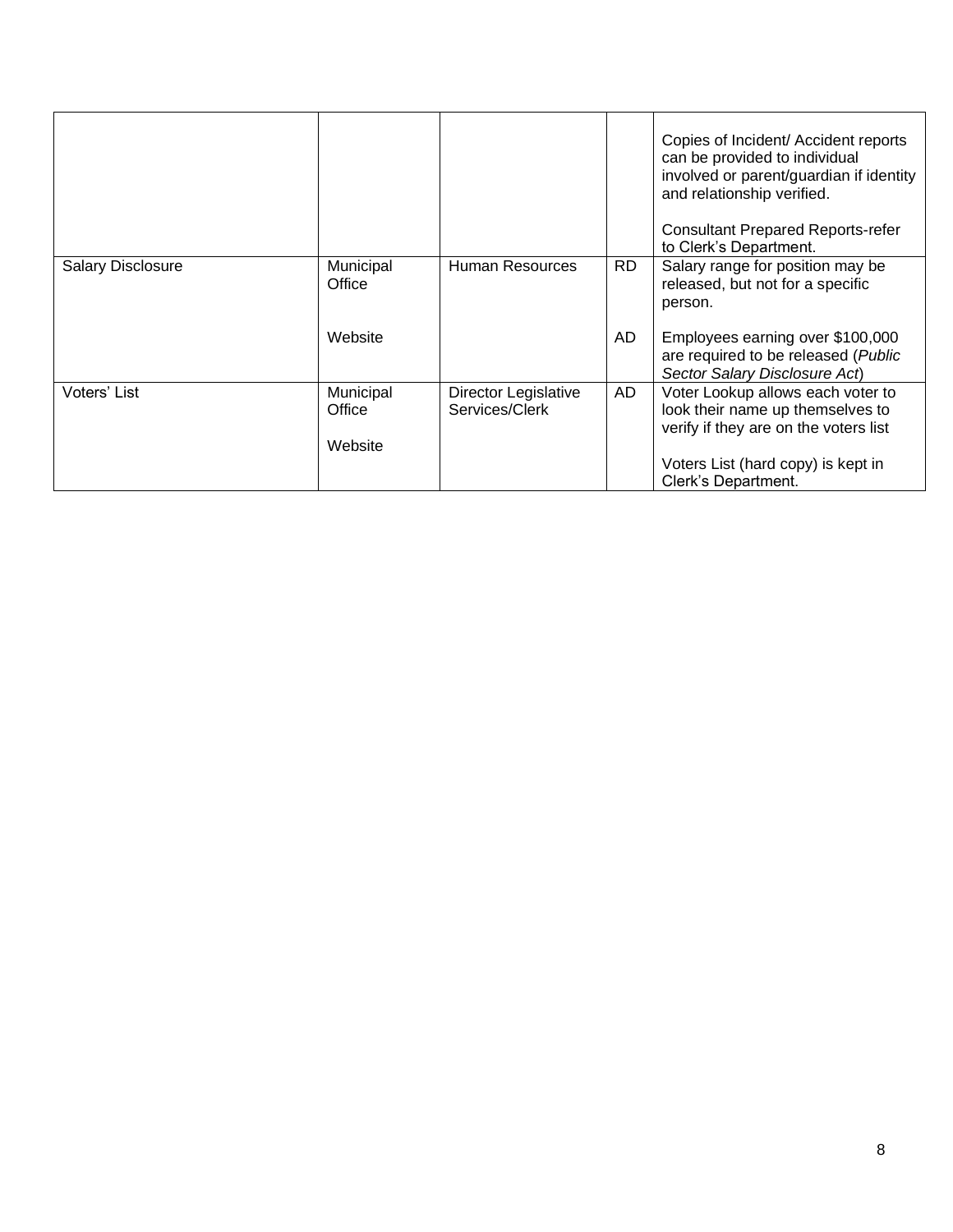### **APPENDIX "B"**

### Exemptions - *Municipal Freedom of Information and Protection of Privacy Act*

The following is a listing of exemptions that are applied by the Director of Legislative Services/ Clerk (as the Head of FOI) prior to the release of information under the *Municipal Freedom of Information and Protection of Privacy Act*. As such, this listing provides a guideline regarding information that may be redacted from a request for information.

| <b>Section of</b><br><b>MFIPPA</b> | <b>EXEMPTION APPLIED</b>                           |
|------------------------------------|----------------------------------------------------|
| 6                                  | Draft By-laws<br><b>Records of Closed Meetings</b> |
| 7                                  | Advice or Recommendations                          |
| 8                                  | Law Enforcement                                    |
| 9                                  | <b>Relations with Government</b>                   |
| 10                                 | Third Party Information                            |
| 11                                 | Economic and Other Interests                       |
| 12                                 | <b>Solicitor-Client Privilege</b>                  |
| 13                                 | Danger to Safety or Health                         |
| 14                                 | <b>Personal Privacy</b>                            |
| 15                                 | Information soon to be published                   |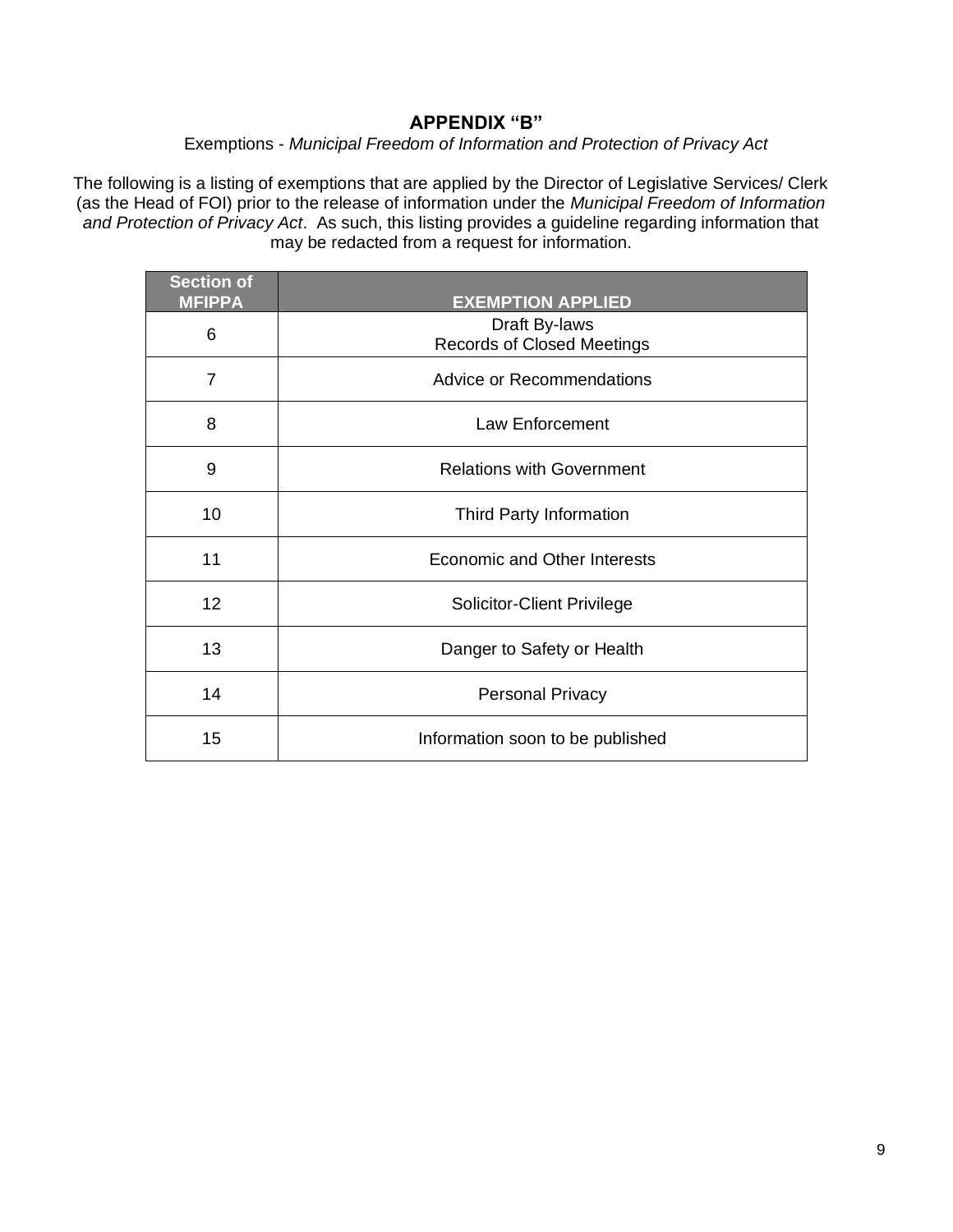

## **APPENDIX "C" INFORMAL APPLICATION FOR REQUEST FOR INFORMATION (Routine Disclosure)**

|                      |   |               | <b>APPLICANT INFORMATION</b>                         |                                  |                     |               |
|----------------------|---|---------------|------------------------------------------------------|----------------------------------|---------------------|---------------|
| Name                 |   |               |                                                      | Request being made on behalf of: |                     |               |
| Are you              | □ |               | Home Owner                                           |                                  |                     |               |
| the                  | ❏ |               | Agent/Representative (with written                   |                                  |                     |               |
|                      |   |               | consent of Owner)                                    |                                  |                     |               |
|                      | ப |               | <b>Neither</b>                                       |                                  |                     |               |
| ID                   |   | $\square$ Yes | TYPE:                                                | Written authorization received:  |                     | $\square$ Yes |
|                      |   |               |                                                      |                                  |                     |               |
| Address              |   |               |                                                      |                                  |                     |               |
|                      |   |               |                                                      | Applicant Home Number            | <b>Other Number</b> |               |
|                      |   |               |                                                      |                                  |                     |               |
| <b>Email Address</b> |   |               |                                                      |                                  |                     |               |
|                      |   |               |                                                      |                                  |                     |               |
|                      |   |               | Address/Legal Description for which Document/        |                                  |                     |               |
|                      |   |               | Data is being requested (if different from Applicant |                                  |                     |               |
| Address)             |   |               |                                                      |                                  |                     |               |

| <b>SECTION A - Document / Data Required</b> |  |  |  |  |
|---------------------------------------------|--|--|--|--|
|                                             |  |  |  |  |
|                                             |  |  |  |  |
|                                             |  |  |  |  |
|                                             |  |  |  |  |
|                                             |  |  |  |  |
|                                             |  |  |  |  |
|                                             |  |  |  |  |
|                                             |  |  |  |  |
|                                             |  |  |  |  |
|                                             |  |  |  |  |

| <b>SECTION B - Use of the Document / Data</b><br>(Provide a brief description of the purpose of this request) |  |
|---------------------------------------------------------------------------------------------------------------|--|
|                                                                                                               |  |
|                                                                                                               |  |
|                                                                                                               |  |
|                                                                                                               |  |
|                                                                                                               |  |
|                                                                                                               |  |